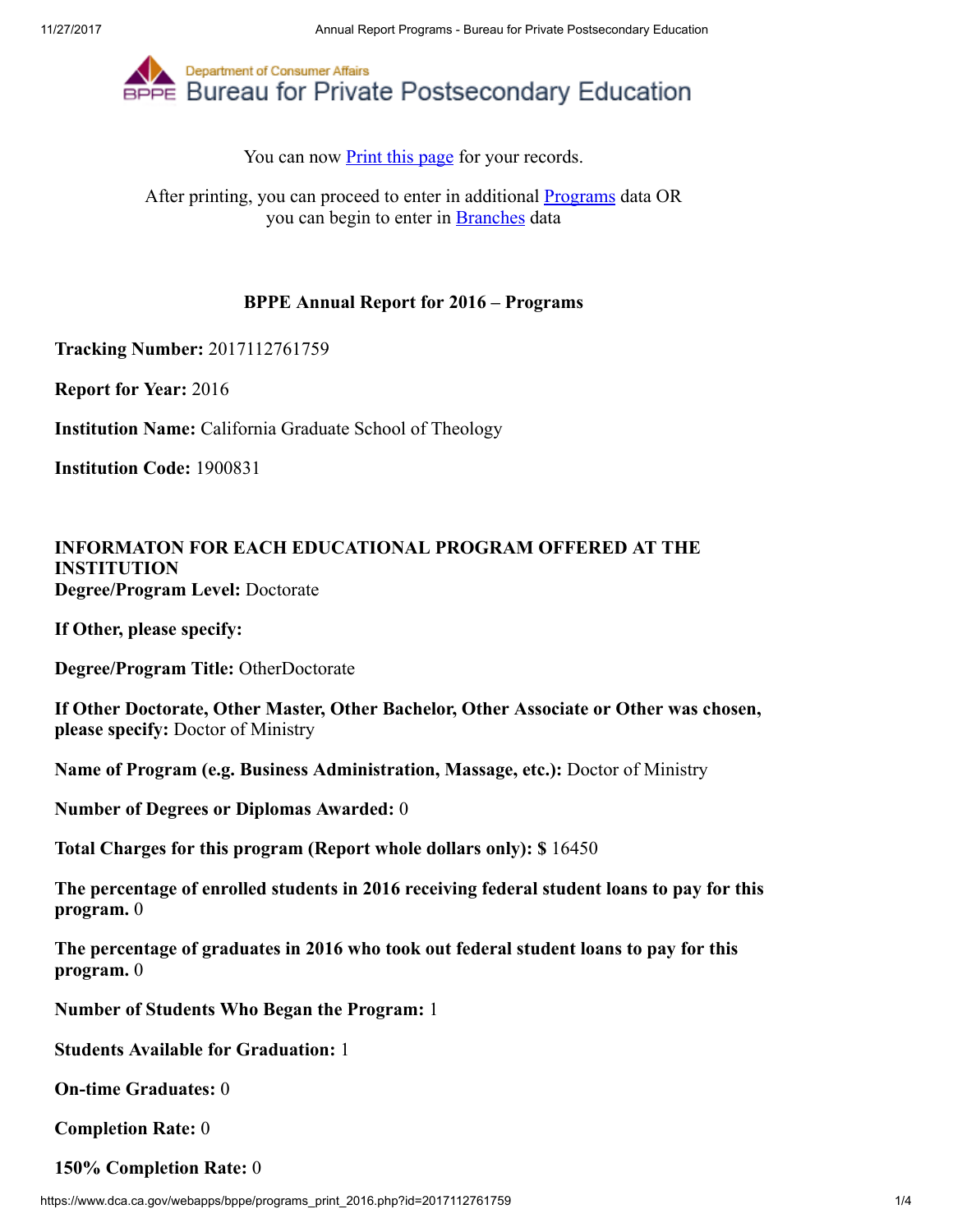Is the above data taken from the Integrated Postsecondary Education Data System (IPEDS) of the United States Department of Education?:

no

PLACEMENT Graduates Available for Employment: 0

Graduates Employed in the Field: 0

Placement Rate: 0

Graduates employed in the field 20 to 29 hours per week: 0

Graduates employed in the field at least 30 hours per week: 0

Indicate the number of graduates employed: Single position in field: 0 Concurrent aggregated positions in field (2 or more posistions at the same time): 0 Freelance/self-employed: 0 By the institution or an employer owned by the institution, or an employer who shared ownership with the institution: 0

EXAM PASSAGE RATE

Does this educational program lead to an occupation that requires State licensing?: no

If Yes, please provide the information below (For each of the last two years): First Data Year 2016:

Name of the State licensing entity that licenses this field:

Name of Exam:

Number of Graduates Taking State Exam:

Number Who Passed the State Exam:

Number Who Failed the State Exam:

Passage Rate:

Is this data from the State licensing agency that administered the exam?:

Name of Agency:

If the response to #29 was no, provide a description of the process used for attempting to contact students:

Second Data Year 2015:

Name of the State licensing entity that licenses this field:

Name of State Exam: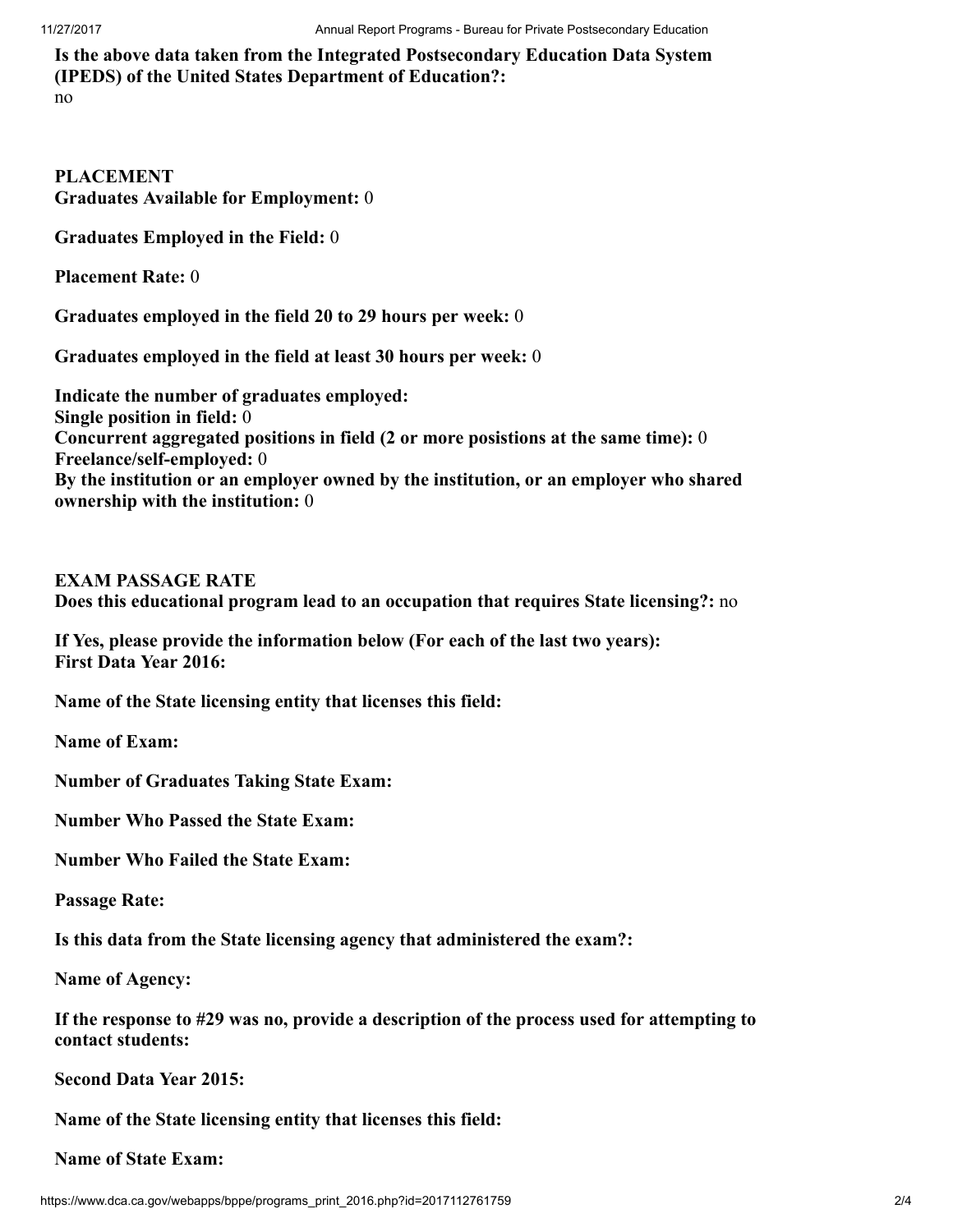Number of Graduates Taking State Exam:

Number Who Passed the State Exam:

Number Who Failed the State Exam:

Passage Rate:

Is this data from the licensing agency that administered the State exam?:

Name of Agency:

If the response to #37 was no, provide a description of the process used for attempting to contact students:

Do graduates have the option or requirement for more than one type of licensing State exam?:

Provide the names of other licensing exam options: Name of Option/Requirement:

Name of Option/Requirement:

Name of Option/Requirement:

SALARY DATA Graduates Available for Employment: 0

Graduates Employed in the Field: 0

Graduates Employed in the Field Reported receiving the following Salary or Wage:

\$0 - \$5,000: 0

\$5,001 - \$10,000: 0

- \$10,001 \$15,000: 0
- \$15,001 \$20,000: 0
- \$20,001 \$25,000: 0
- \$25,001 \$30,000: 0
- \$30,001 \$35,000: 0
- \$35,001 \$40,000: 0
- \$40,001 \$45,000: 0
- \$45,001 \$50,000: 0

\$50,001 - \$55,000: 0